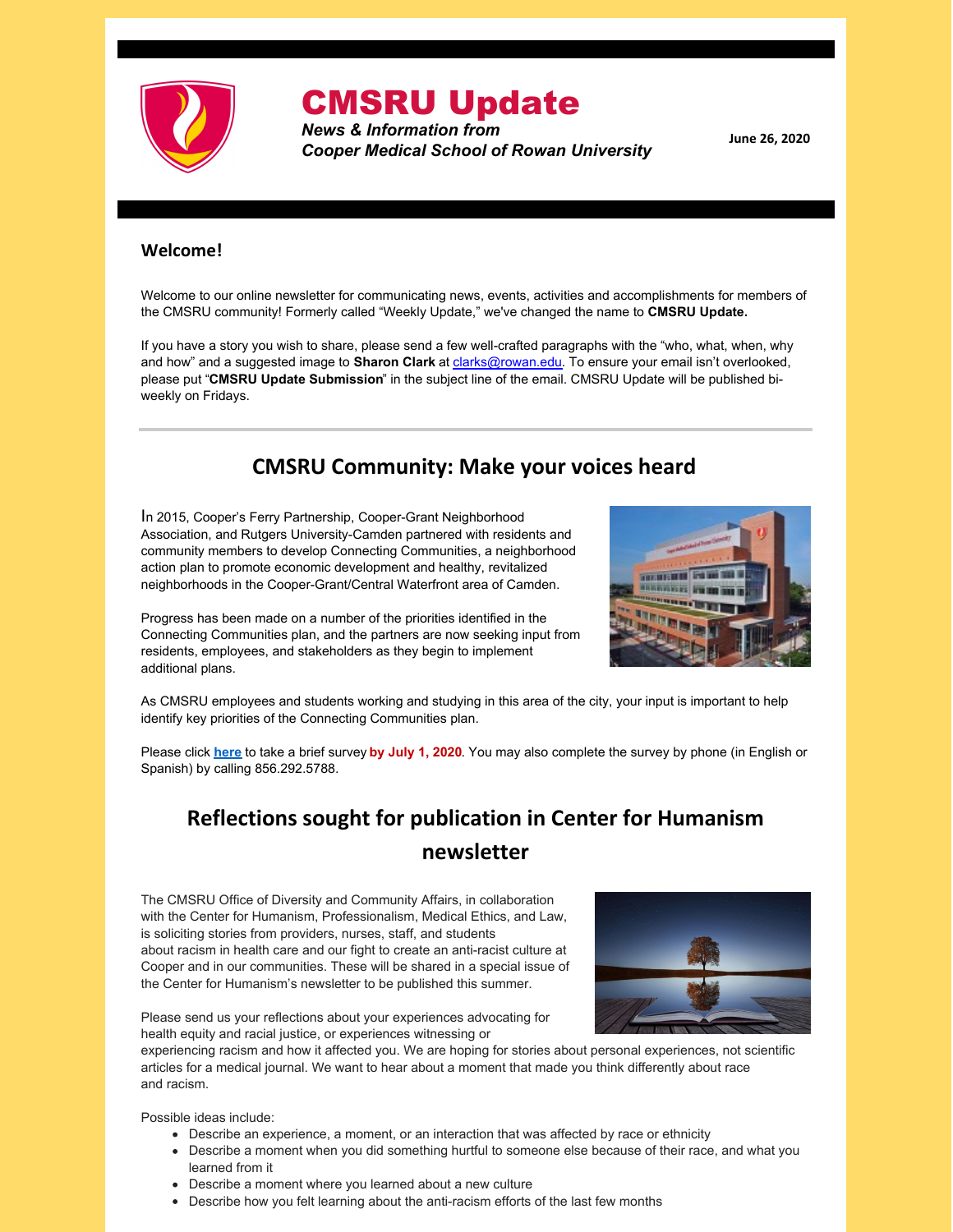We welcome submissions both from our colleagues of color and allies. They can be about moments of sadness and hurt, or moments of joy and optimism.

All reflections should be 300-500 words and must be in compliance with patient privacy laws. We are open to considering anonymous submissions.

**Please send submissions or questions by 7/17/20 to Dr. Mara Gordon at [gordon-mara@cooperhealth.edu](mailto:gordon-mara@cooperhealth.edu).**

### **Holly Dickinson earns Act of Kindness Award**

The winner Act of Kindness Award for the first quarter of 2020 was **Holly Dickinson**, nominated by Lindsay Fleisher. It was a difficult decision due to a number of remarkable nominations: **Richard Suarez** nominated by Kelly Gilrain; **Aishwarya Shah** nominated by Yash Patel; **Alex Bjöling** nominated by Bo Choi; and **Rebecca Neill** nominated by Elena Sharma

Examples of what was sent to the Center for Humanism for consideration included the following:

- *"Today in the cafeteria, that was very busy and people were annoyed, the student went out of their way to be kind to the cashier and inquire about her day! It was wonderful to see this happen and for this student to model kind and compassionate behavior!"*
- *"This student would always take the time to check in on my mental well-being and other stressors that might be happening in my life. This student has been* a person who I have turned to for advice on multiple occasions, and has been nothing but happy to answer
- all of my questions. I have witnessed the kind and warm demeanor make a difference in other students' *lives as well."*
- "This student really went out of their way to find out one little piece of information that would make not only *the patient's life easier for future scans but also the medical team taking care of her."*
- "This student checks in almost every day to ask how my studies are going. If I complain, this student is the cheerleader that motivates me to go a little farther and devotes hours to make sure I am on a path to *success. No exam day is complete without an encouraging message."*
- "I have seen this student drop everything to lend a sympathetic ear to a friend or lighten someone's burden, is always supportive and positive, and takes care to validate the feelings of the people who bring *their troubles. This student provides a humanistic perspective to all discussions of patient care."*

#### **Act of Kindness Award Nomination Procedure**

1) Any student can nominate another student (no self-nominations).

- -- The name of the student must be given
- -- A brief paragraph supporting the nomination (no patient names allowed)
- 2) Nominations will be via an email sent to [centerforhumanism@rowan.edu](mailto:centerforhumanism@rowan.edu%22 %5Ct %22_blank)
- 3) A panel will select the winner quarterly
- 4) The student must accept the award before any public recognition is given.
- 5) The Gold Humanism students will select the annual awardee.

#### **Accomplishments, Awards and Accolades**

**Giselle Mayock,** director of admissions, successfully completed the Association of American Medical Colleges' (AAMC) Leadership Education and Development (LEAD) Certificate Program. LEAD is a program that cultivates leaders in academic medicine through evidence-based, collaborative learning and reflective practice. The one-year, cohort-based program focused on four areas: Strategic vision



**Christopher Re (M3)** participated in the prestigious week-long *Hazelden Betty Ford Foundation Summer Institute for Medical Students (SIMS) Addiction Medicine Immersion Program*. SIMS draws applicants from medical schools around the world. Christopher spent June 15-19 in Rancho Mirage, Calif., shadowing patients with substance use disorders, engaging with family